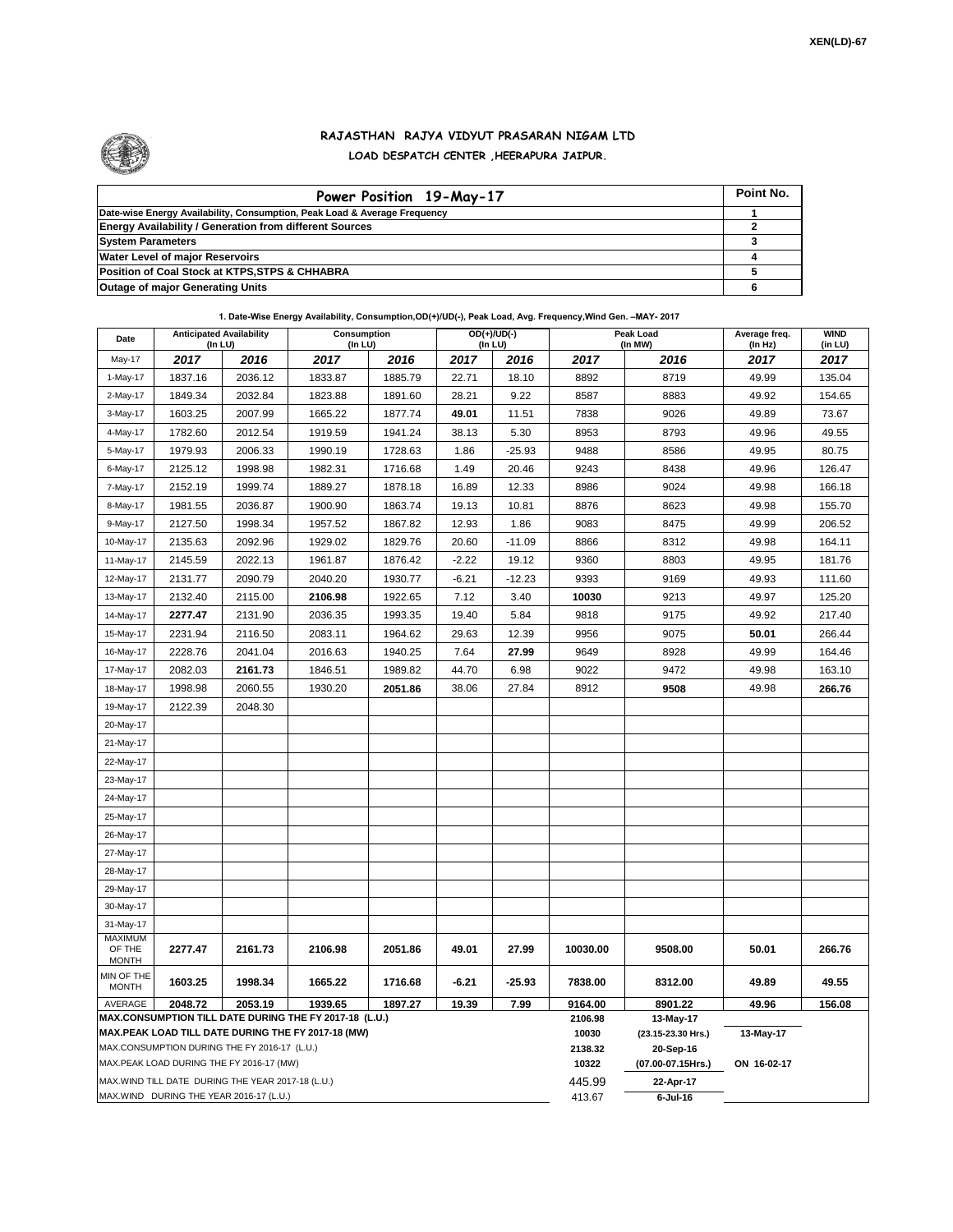## **Prior assessment of Avail. For next Day Prior assessment of Avail. Actual Energy Received 1** KTPS (1240/1240) 250.00 254.00 228.99 **2** STPS (1500/1500) 55.00 55.00 51.29 **3** DHOLPUR GAS CCPP (330/330) 0.00 0.00 0.00 0.00<br>**4** RAMGARH (273.5/273.5) 49.00 43.00 47.30 **4** RAMGARH (273.5/273.5)<br>**5** RAPP-A(200/200) **5** RAPP-A(200/200) 38.00 38.00 41.10 **6** MAHI (140/140) 0.00 7 CHAMBAL (RPS+JS) (135.5/271) 0.00 0.00 0.00 0.00<br>
8 GIRAL LIGNITE (250/250) 0.00 0.00 0.00 0.00 **8** GIRAL LIGNITE (250/250) 0.00 **9** CHHABRA TPS 1000/1000) **107.00** 107.00 104.00 87.34 **10** ADANI (TPS) + KALISINDH (TPS) (1200+1200/1320+1200) 426.00 426.00 401.76 11 WIND FARM (3980.40/4119.15) 300.00 250.00 266.76<br>12 SOLAR POWER(737.70/1295.70) 0.00 0.00 0.00 0.00 **12** SOLAR POWER(737.70/1295.70) 0.00 0.00 0.00 13 CAPTIVE POWER PLANTS 13 0.00 0.00 14 REGIONAL (INTRA STATE) O.A.(VLTPS)  $\begin{array}{|c|c|c|c|c|c|c|c|} \hline 0.000 & 0.000 & 0.000\end{array}$  0.00 **15** OPEN ACCESS -58.10 -55.18 -55.18 **16** BIOMASS – (101.95/119.25) 5.00 6.00 **17** BARSINGHSAR LTPS(250/250) 26.00 26.00 26.39 18 RAJWEST (1080/1080) 201.00 201.00 201.00 180.75<br>TOTAL (A) : 1-18 **1080** 1398.90 1347.82 1281.30 **TOTAL (A) : 1-18 19** BBMB COMPLEX a) BHAKRA(230.79/1516.3) 27.30 26.93 27.22 b) DEHAR (198/ 990) 22.96 22.96 22.96 c) PONG (231.66/396) 12.18 12.18 12.65 12.18 **TOTAL : a TO c 62.44 62.53 62.36 20** CENTRAL STATIONS d) SINGRAULI (300/2000) 58.27 59.51 60.78<br>e) RIHAND (310.24/3000) 65.70 106.51 48.18 e) RIHAND (310.24/3000) 65.70 106.51 48.18<br>1) DINCHAHAR-I(20/420) 6.00 2.10 3.36  $f)$ UNCHAHAR-I(20/420) g) UNCHAHAR-II& III(61/630) **12.12 13.31** 0.00 6.86 13.31 h) INDIRA GANDHI STPS(JHAJHAR) 0.00/1500)  $\begin{array}{|c|c|c|c|c|c|c|c|c|} \hline \rule{0pt}{12pt} & 0.09 & 0.39 & 0.29 \ \hline \end{array}$ i) NCTPS DADRI St-II (43.22/980) + DADRI-TH 0.00 0.00 0.41 6.04<br>i) DADRI GAS (77/830) 0.38 0.47 4.96 j) DADRI GAS (77/830) k) ANTA (83.07/419) 0.00 0.00 0.00 0.00 l) AURAIYA (61.03/663) 0.00 0.00 0.00 0.00<br>m) NAPP (44/440) 10.69 10.38 10.38 m) NAPP (44/440) 10.69 10.38 10.38 n)|RAPP-B (125/440) | 108.65| 30.75| 30.75 o) RAPP-C (88/440) 23.12 23.12 23.12 p) SALAL (20.36/690) 4.25 3.78 3.79  $(70.37/720)$ r) TANAKPUR (10.86/94) 1.16 1.11 1.08 s) CHAMERA –I (105.84/540) 25.12 20.58 21.56 t) CHAMERA-II (29.01/300) 8.90 8.90 8.90 u) CHAMERA-III (25.21/231) 7.23 7.15 v) DHAULIGANGA (27/280) 4.63 5.15 4.31 w) DULHASTI (42.42/390) 12.06 12.06 12.06 12.06 x) SEWA (13/120) 3.92 3.92 y) NJPC (112.00/1500)+RAMPUR(31.808/412.02) 40.37 40.37 40.37 40.37 40.37 40.37 40.37 40.37 40.37 40.37 40.37 40.37 40.37 40.37 40.37 40.37 40.37 40.37 40.37 40.37 40.37 40.37 40.37 40.37 40.37 40.37 40.37 40.37 40.37 40.3 z) TEHRI (75/1000) 5.70 5.70 5.70 aa) KOTESHWR (33.44/400) + PARBATI3 (56.73/520) 18.15 ab) TALA 2.12 2.86 2.86 ac) MUNDRA UMPP (380/4000) 54.48 54.92 54.92 54.92<br>ad) SASAN (372/3960) 54.50 54.50 71.25 71.25 ad) SASAN (372/3960) ae) FRKKA+KHLGN+TLCHR (70.18/3940) 21.25 22.24 23.26<br>af) URS POWER (DADRI TH-I) 0.00 0.00 0.00 0.00 af) URS POWER(DADRI TH-I) 0.00 0.00 0.00 0.00 0.00 TOTAL SCHEDULE(a TO af) 620.86 598.64 561.93<br>LOSSES 19.34 -22.96 LOSSES -20.56 -19.34 -22.96 NET SCHEDULED **600.30 579.30 538.98 21** BILATERAL (REG.) EXCL. BANKING 24.07 24.07 24.07 **22** BANKING 0.00 0.00 0.00 0.00 **23** BILATERAL(INTER-REG.). EXCLUDING (ISOA & BANKING) 57.24 50.39 57.24 **24** INTER STATE OPEN ACCESS (BILATERAL+IEX) 58.10 55.18 55.18 **25 INDIAN ENERGY EXCHANGE**  $\begin{array}{|c|c|c|c|c|c|c|c|} \hline \text{16.22} & \text{-64.62} & \text{-64.62} \end{array}$ **TOTAL(B): (19 TO 25) 723.49 651.16 610.84** TOTAL GENERATION (A +B) : 1 TO 25 **1892.14** OVER DRAWAL (+)/UNDER DRAWAL (-) <br>38.06 **GRAND TOTAL 2122.39 1998.98 1930.21** LAST YEAR *2048.30 2060.55 2051.87* **(In LU) S.No. Sources Available to Rajasthan / Installed Capacity as on 30.09.2016 (In MW) 18-May-17**

## **2.Anticipated Availability/Generation From Different Sources**